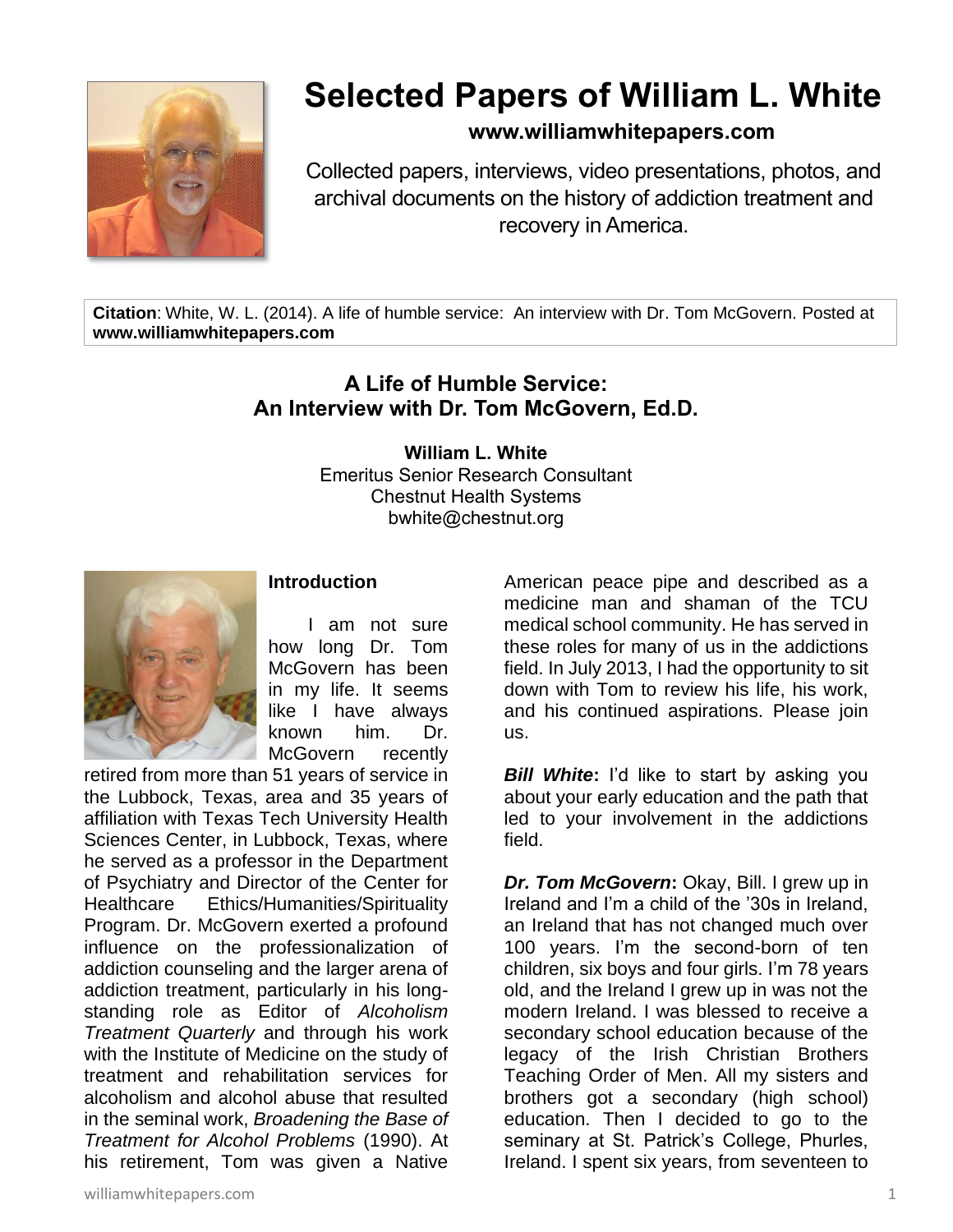twenty-three, in the seminary receiving a classical, almost medieval, education textbooks in Latin, examinations written in Latin, oral examinations in Latin, which gave me a great appreciation and love of Latin that I've retained.

After being ordained, I ended up in Amarillo, Texas. In those days, there were seminaries in Ireland like my seminary that were specifically dedicated to serve Irish immigrants. Those graduating from the seminary would go to the US, England, and Australia where there were Irish concentrations. Amarillo, Texas, wasn't exactly an enclave for the Irish but nonetheless, Father Ed Hartigan said to me, "McGovern, we need people out in the vast plains of west Texas." He told me that it was broad, wide open spaces, but I didn't realize how wide open. My relocation to Amarillo was delayed for a while because I had a form of encapsulated tuberculosis, which required lung surgery before I was granted a Visa to enter the U.S. I made a wonderful recovery and came back to play soccer, which I continued into my 50s. I eventually made it to Amarillo Diocese, which included Lubbock where I was assigned to a primarily White parish. I was introduced to school work early on and through that work, I came into contact with Texas Tech University, which became a haven of mine (my alma mater with which I would subsequently be associated for most of my adult life).

I was also fortunate to have been sent for a couple of summer school sessions to Washington, D.C. to Catholic University, which introduced me to D.C., and American politics whetted my appetite for history. This led to my pursuing a Masters' in history at Texas Tech with a particular focus on Colonial History in Mexico—a history of the native peoples and the role the Franciscans played in the process of colonization. Early on, I fell in love with the native Mexican-American people and helped integrate the first parish I worked at, Christ the King Parish in Lubbock.

*Bill White***:** Did your interest in alcohol problems begin during this early coming of age period?

*Dr. Tom McGovern***:** Now, drinking is absent from my early history. As young people in Ireland, as part of the sacramental life of the Catholic Church, we took a confirmation pledge that we wouldn't drink from the time we were confirmed, which was twelve, until we were 18. It was a very proactive type of intervention. At the time I grew up in Ireland, heavy drinking was the norm among adults (although there are some myths about that given the poverty that most people experienced). My father had a significant alcohol problem so I didn't drink at all. In fact, I remember my first drink really well. I was 23 before I ever had alcohol and I remember first drinking sherry at a little reception in honor of my ordination. I still recall that wonderful first euphoria of my first drink. I was shy by nature then, and it was as if I had found a new level of emotional well-being. I passed quickly from moderate drinking to a pattern of heavy drinking, but like so many people who are alcohol-dependent, I rarely suffered hangovers and quickly developed an enormous tolerance for alcohol.

I continued to work in the ministry and continued to work in a variety of settings—as high school teacher and principal and subsequently as pastor of a Mexican-American community, St. Theresa's Church Carlyle in Lubbock, Texas. I have the fondest memories of my work with that community. They loved me and cared for me as my alcoholism became full blown. They rejoiced with me as I went to treatment and, thanks to them, I did not die in the late stages of my disease. I reached the real crisis point in my drinking when I was 40. There are many events that led to my recovery, but there was one particular night, I'd been to a party and I must have had a walking blackout and found myself walking lost in my own city in the midst of a cold winter night. Fortunately, I ran into one of the sheriffs, who knew me. And he said, "My God! What are you doing out walking in the middle of the night?" I said, "I don't know. Will you take me home?" And he took me back home and after that, I began to say, "This is the end of it." I voluntarily went to Guest House, a treatment center founded by Austin Ripley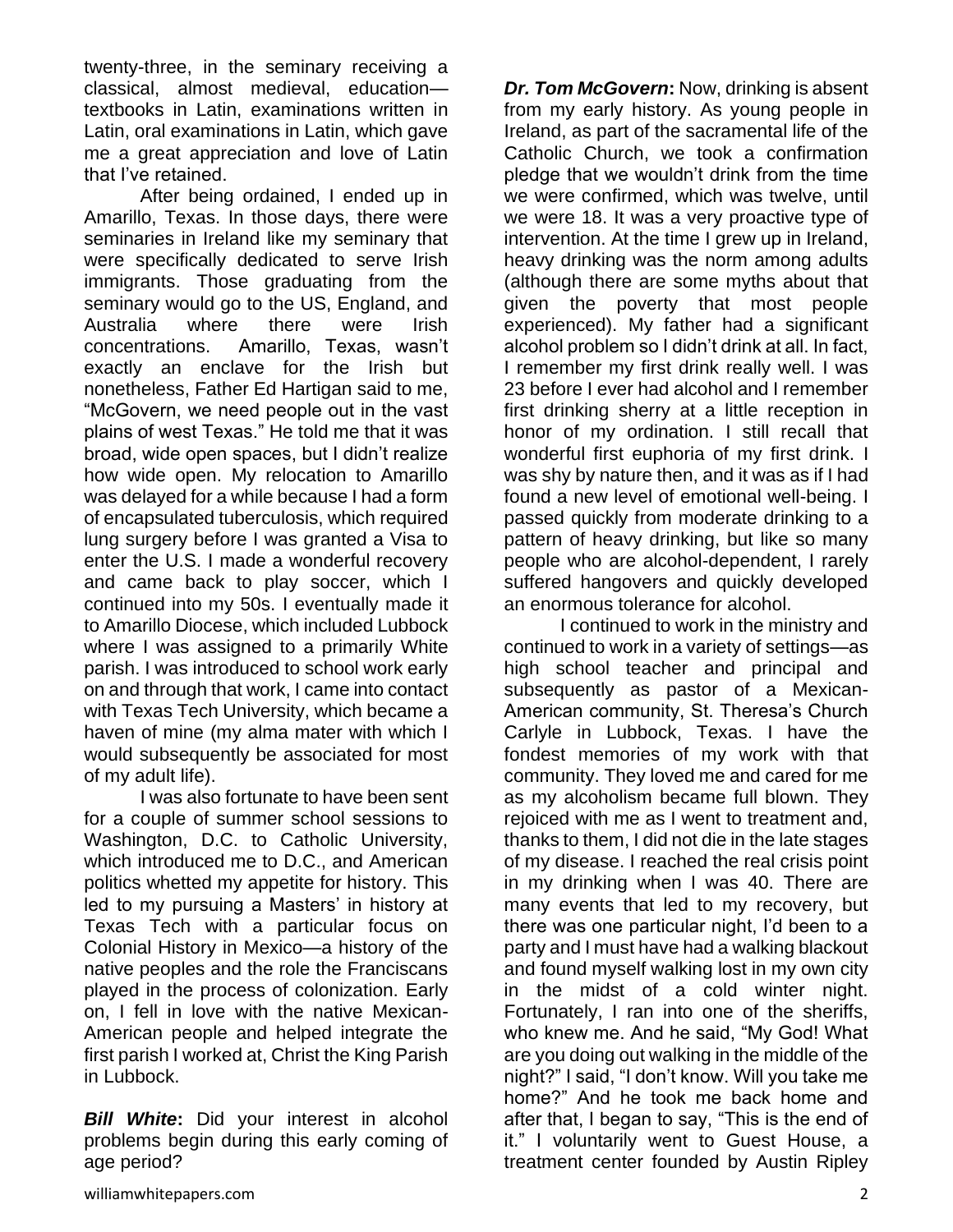for priests suffering from alcoholism. I spent four wonderful months there in 1975.

I came back into parish work again and had a wonderful bishop, Bishop Lawrence De Falco, who died young from cancer. After I had returned from treatment, I helped another dear friend, Monsignor James Fitzgerald, through the last months of his life. Bishop DeFalco appointed me to take over from him, and I served the first three years of my sobriety as pastor and director of schools. Then I decided to resign from the active priesthood. I'd been in the active priesthood for over 20 years so that was a significant change. I truly treasure my wonderful years in the priesthood. My parish communities were always supportive of me when I struggled with my disease, and they rejoiced at my recovery. And in that transition period, I met Toni, and we married a year after I had resigned. We were blessed with our daughter Elexia and now with our granddaughter Mariluna. In the intervening years, I moved away from my first love, history, to education and then educational psychology and counseling.

*Bill White***:** Was that the time you pursued your doctoral education?

*Dr. Tom McGovern***:** Yes, I did the doctorate work after retiring from the active priesthood and while working as a counselor, I came under the influence of Dr. George Tyner, Dean of the Medical School. George was a physician living openly in recovery—very brave of him in those days. He had a small grant, and I began my first job with him for a salary of \$10,000 a year. George said, "Come on, Tom. We're going to start a treatment center as part of the department of psychiatry. So 35 years ago, I began as a counselor and at the same time had opportunity to go to school and that's how I began and finished my Ed.D. in educational psychology with a concentration in counseling. My doctoral dissertation addressed differences between grief and depression in the early recovery phase from alcoholism.

*Bill White***:** What do you recall about attitudes towards people who worked in the addictions field during this early emergence of addiction counseling as a profession?

*Dr. Tom McGovern***:** We were blessed at the medical school at the time because we had two people trained within the NIDA Career Teacher's Program, Dr. Dick Weddige and Dr. Rudy Arreeondo. So there was a natural cadre of support. Also, we got a treatment center started at a general hospital run by the Sisters of St. Joseph, Orange, California. They were our wonderful friends. We brought patients into the general medical wards to be detoxed, and we had groups going in kind of a closet area. Then, God bless Sister Maureen Vandivere, a brave woman and a great nurse, who simply said, "You need a bigger place to do your work, gentlemen" and gave us a whole floor that was adjacent to the mental health unit. That's an interesting slice of the history, Bill, because there were Catholic hospitals making those decisions before reimbursement had really started for alcoholism treatment. We often used a diagnosis of organic brain syndrome to get paid for treating alcoholism. I was blessed to be involved in this very early stage of alcoholism counseling as a profession.

*Bill White*: I'm very interested in how you went from that local work to your involvement at a national level with NADAAC and the movement to professionalize addiction counseling?

*Dr. Tom McGovern***:** I organized the local chapter of NAADAC and then helped at the state level. Of course, you know, you remember the split in the two groups, the alcohol people and the drug people and never the twain shall meet. Eventually the fusion of the two came together. I went to some of the early national conferences and then I wrote the first code of ethics for NADAAC. And I was quite involved in the state chapter, TADAAC. During the eighties, I was honored as Counselor of the Year by TADACC and subsequently received a national award from NAADAC. I recall it was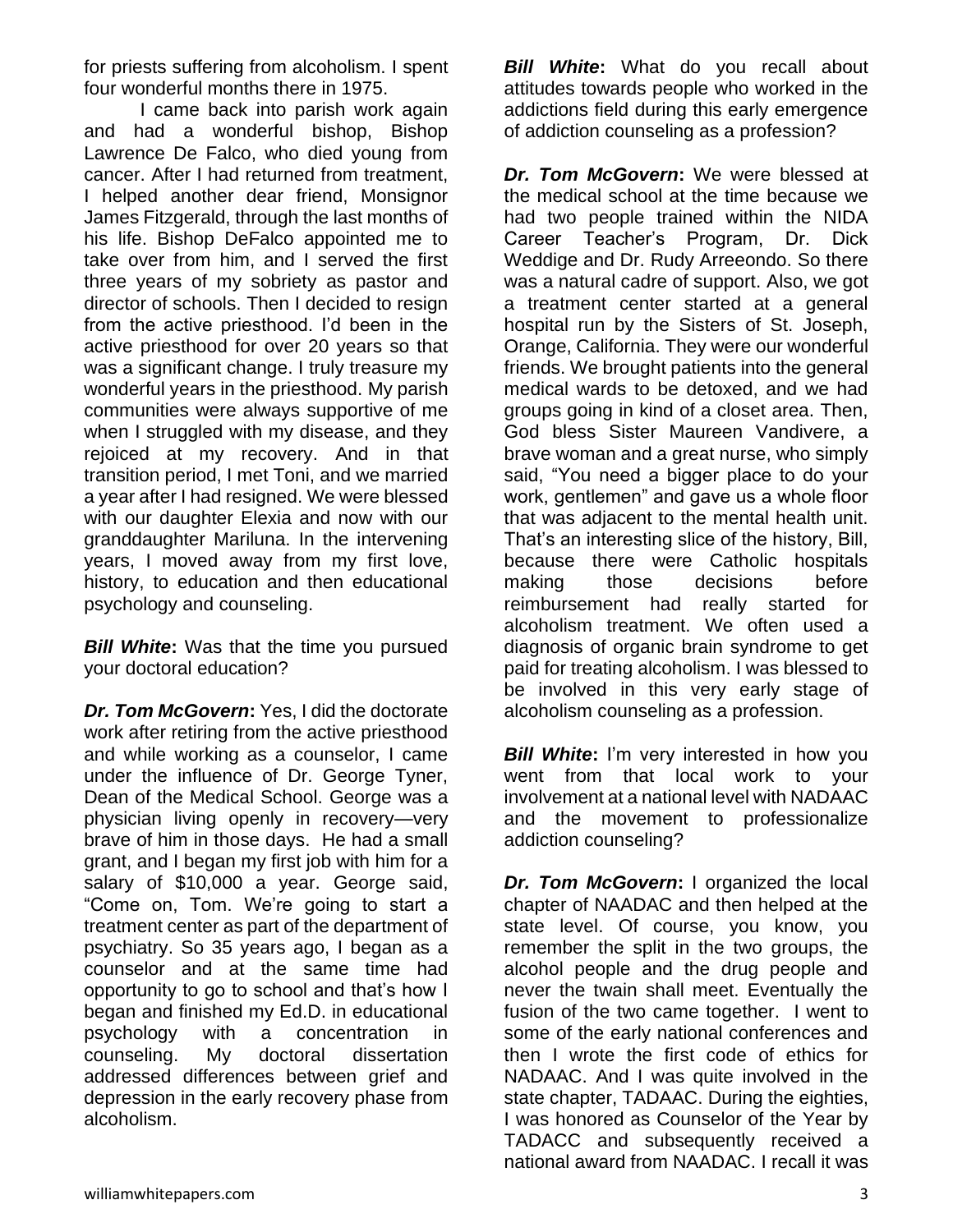election time when I first got involved with TADAAC. It was like a blooming political convention with all the lobbying and people knocking on your door at night wanting you to support this or that. It was just wild! And a lot of the people involved were people in recovery like Bill Thompson and Lee Phillips, who were my counselors at Guest House. As I think back, these women and men gave out of the richness of their own recovery, the grace and the blessings that they had received. The vast majority of counselors from this early period were in recovery, and there were controversies of course about the differences between the recovery and socalled non-recovering counselors. There were many who thought that if you weren't in recovery, you didn't have the proper credentials to counsel alcoholics. And there were the first "bridge professionals" professionals who were also in recovery. I am very blessed to have been part of this early rise of addiction counseling as a profession.

*Bill White***:** Certification and licensure were so important to us as a field and yet I'm wondering: was anything really important that got lost on that road to professionalization?

*Dr. Tom McGovern***:** Well, this is the big question, Bill. As payment began to flow for treatment, alcoholism became a legitimate disease in medical settings. This marked the growing medicalization of the field. But there was an early enthusiasm—an early passion and dedication—that somehow got lost in the professionalization process. This may be just my nostalgia looking backwards, but I do think we paid a price for professionalization. On the other hand, licensure and insurance extended treatment for more people and families, protection to professionals in the field, and a shot at legitimate salaries.

*Bill White***:** Recovery representation among addiction counselors has declined dramatically over the past four decades. Do you see effects of this change on the field?

*Dr. Tom McGovern***:** I think there have been effects from this. In the early days, we were able to bring recovery stories into the treatment milieu through our own recovery experiences. In addition to our training, we had a unique way of connecting with people. Our professionalization has brought us the science and all kinds of new knowledge, but perhaps as a field, we have lost something of that ability to connect, to share stories, to offer living proof of long-term recovery and to show what a life in recovery can look like. What we bring to counseling has to be far more than our own story. There was a weakness also when that was all we had. I think we still can find a way for people to bring some of their own story to connect with the person or the families or the groups that we're dealing with. There's a great power in that, and that's not just limited to the recovery story. We are all recovering from something; we're all a part of the human broken condition. We have to find what within us is most empowering to ourselves and others.

**Bill White:** So your view of wounded healer goes much beyond the issue of recovery status.

*Dr. Tom McGovern***:** Oh, it does. I'm still pondering that original question, Bill—what has been lost and what has been found. I was not trained as a scientist, but I'm absolutely captivated by the neurosciences. I'm captivated by the deeper understanding of how the brain works, but I also love the work you've done on the power of recovering communities. It's in the life of the community that we develop our illness, and it is a new life in the community that supports our recoveries. Maybe it's the spirituality of all of that which has been lost. Psychiatry and psychology have a history of distancing themselves from spirituality and religion as they tried to embrace the scientific model. I suppose they had to espouse that to set themselves up as distinct from religion and philosophy, but the spiritual dimensions of illness and recovery got lost in that process, and perhaps we have also lost them in the addictions field, though we as a field were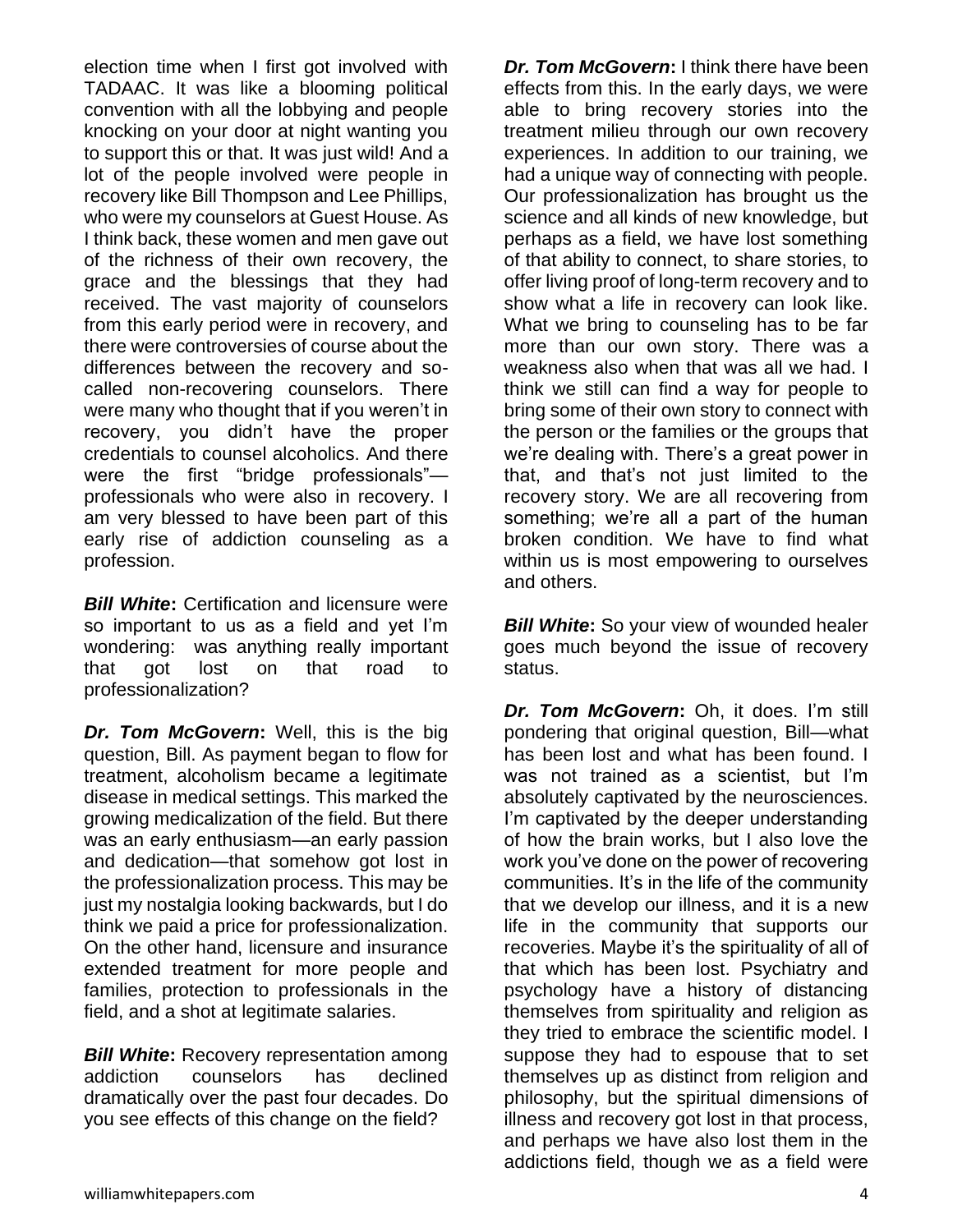the first to elevate the power of spiritual experience to the center of our discipline. I think this could be one of our lasting legacies if we do not lose it.

*Bill White***:** You have been interested in a broad spectrum of spiritual, religious, and secular pathways to recovery. Where did this fascination with the varieties of recovery experience come from?

*Dr. Tom McGovern***:** Well, Bill, I've always been impressed by the mystery of humankind and I've never been convinced that any particular religious group has a corner on the truth. I'm interested in the whole spectrum of recovery experience but I must confess a particular fascination with the spiritualty found within AA and other 12-Step programs and the varieties of spiritual experiences reflected in how people tell their stories and how those differences are reflected in how they conduct their lives. I've tried to reflect that appreciation of differences in my role as editor of *Alcoholism Treatment Quarterly*, which I think of as a great treasure in my life. I'm probably one of the oldest, longest-tenured editors across the span of addiction journals.

*Bill White***:** Describe how that opportunity arose for you.

*Dr. Tom McGovern***:** Bruce Carruth, who you and I share as a mutual friend, started *Alcoholism Treatment Quarterly*. It's in its thirtieth year now. I wrote a couple of pieces for Bruce and he called me and said, "Tom, I think you would be a natural heir to me for this journal." Well, I flew up to Little Rock, Arkansas, in a big storm to discuss this with Bruce and the next thing I know, I am the editor. If you check back, Bill, I think *Alcoholism Treatment Quarterly* has published more pieces on spirituality, the recovery process, and the broader scope of treatment than perhaps any other addiction journal. And I have great hopes that someone like John Kelly, Kitty Harris or others of their caliber will keep the Journal going in the years ahead.

*Bill White:* If you look at the history of the submissions over all the years, *Alcoholism Treatment Quarterly* reflects the evolution of the field and its major milestones through the modern era.

*Dr. Tom McGovern***:** ATQ maintained an early focus on the treatment of persons and families with alcohol problems in a variety of settings. The history of submissions to the journal reflects the broadening interprofessional dimensions in the treatment field. Early on, we focused on issues of diagnosis, treatment, and early recovery, primarily from a cognitive and emotional perspective. The spiritual dimension of recovery, which was the cornerstone of AA, NA, and other recovery communities, was not often described. ATQ began and maintains a focus on recovery, with a particular emphasis on spirituality. Under your guidance, we have begun to focus on communities of recovery, and that has been very rewarding. Also with the aging of those in the field, we have tried to serve as historians of the legacies of the past.

*Bill White***:** Tom, your role with ATQ led to your involvement with the International Society of Addiction Journal Editors (ISAJE). What has that experience been like for you?

*Dr. Tom McGovern***:** Bill, that's one of the most exciting things I've done in my career. Griffith Edwards and Tom Babor, these two wonderful champions of our field, called the founders of this group together in Farmington, Connecticut, at Tom's place. There we created the Farmington Consensus, which still guides the work of the major international addiction journals. The Farmington process helped us look at responsibilities—professionally, morally, ethically—as editors.

*Bill White*: I can't even imagine how many manuscripts you've reviewed over the years. What suggestions would you have for young people entering the profession who would aspire to publish in the field?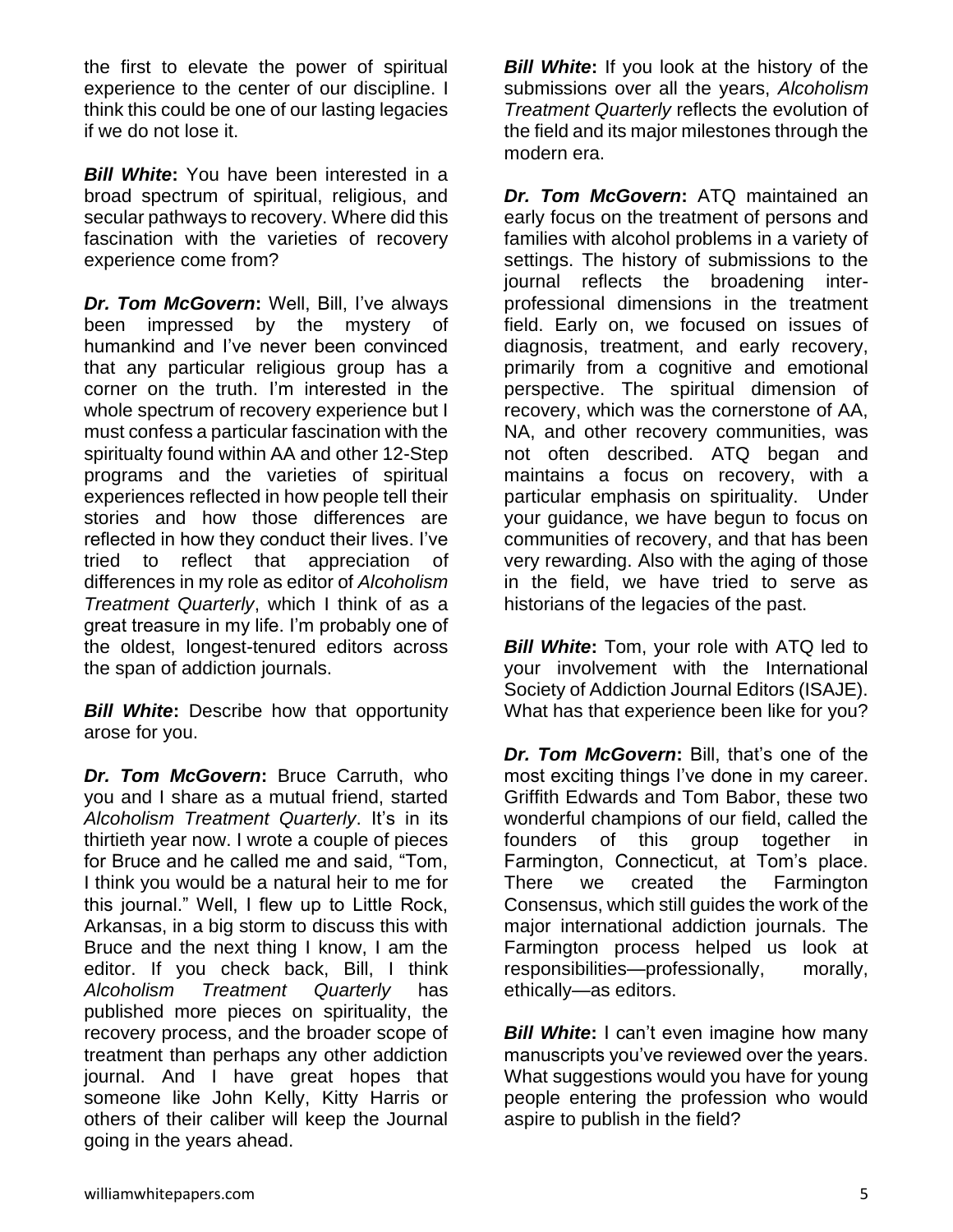*Dr. Tom McGovern***:** Bill, there was a time when the journals were the only avenue to communicate the science and best practices of the field. As you know today, the internet has opened up whole new publishing venues. The one thing we have to ensure is that the rigorous peer review process is not lost, a process that filters and disseminates the best science we have on alcohol and other drug problems. I hope the best traditions of that process are not lost within the new internet venues. I do not wish to sound critical of the magnificent way technologies acknowledge and promote recovery. At the same time, I see the need for respected peer-reviewed journals in our field.

*Bill White***:** Now, at the time that I first became interested in publishing in the field, there were virtually no guidelines on how to do that. And one of the great contributions that you were involved in was the text, *Publishing Addiction Science: A Guide for the Perplexed*.

*Dr. Tom McGovern***:** Yes, that came out of our meetings after the Farmington Consensus. The editors were interested in perpetuating our commitment to science in the alcohol and drug fields and offered the Guide as a way to support that goal. Basically, it was a guide for the perplexed and for the young people and to help them develop professionally as writers.

*Bill White***:** And that piece that you and Tom Babor co-authored on the ethics of writing and publishing that appeared in *Publishing Addiction Science* was wonderful!

*Dr. Tom McGovern***:** Thank you. ISAJE was very representative of the field on an international level and it provided an opportunity to shape the future of the field. We have talked about the graying of the field. Now, it's the whitening of the field, William. As we sit across from each other with our white heads of hair. I think it's critical to make sure a new generation carries our work forward.

*Bill White***:** Let's talk about that a bit more in terms of your perceptions around the aging of the field.

*Dr. Tom McGovern***:** It goes back to the original question, Bill. Do we need to exist in some settings as a specialty area or do we need to be integrated into these broad interdisciplinary teams across a broad spectrum of service settings? In terms of my interest in ethics and spirituality in a broader field other than just in the alcohol and drug field, it's wonderful to see these integrated operations going on. This is very important in science and in medicine and healthcare to have these integrated inter-professional initiatives. But nonetheless, there has to be some specialization that can bring a depth of knowledge about addiction, treatment, and recovery. We need the depth of understanding of these concepts at neurobiological, psychological, social, and spiritual levels. Bill, the question I keep coming back to as we converse about this is, "Where is the workforce going to be located?" Is the workforce going to be primarily located within traditional addiction treatment settings or integrated into broader health and human service settings?

*Bill White:* Do you see a day soon when addiction professionals will be working out of doctors' offices and health clinics and other non-specialty settings?

*Dr. Tom McGovern***:** Absolutely, but this is going to be a great challenge for people who today work as part of this specialist community. If we are going to work in these new settings, there has to be a foundation of mutual respect and support, and that may take some time to develop.

You've got me thinking along the lines, though, of how we started. We were mavericks on the edge who evolved into our own specialized profession, which is now 45 years later on the brink of being integrated into the larger community health system. What a journey this has been and what a challenge the next few decades will be!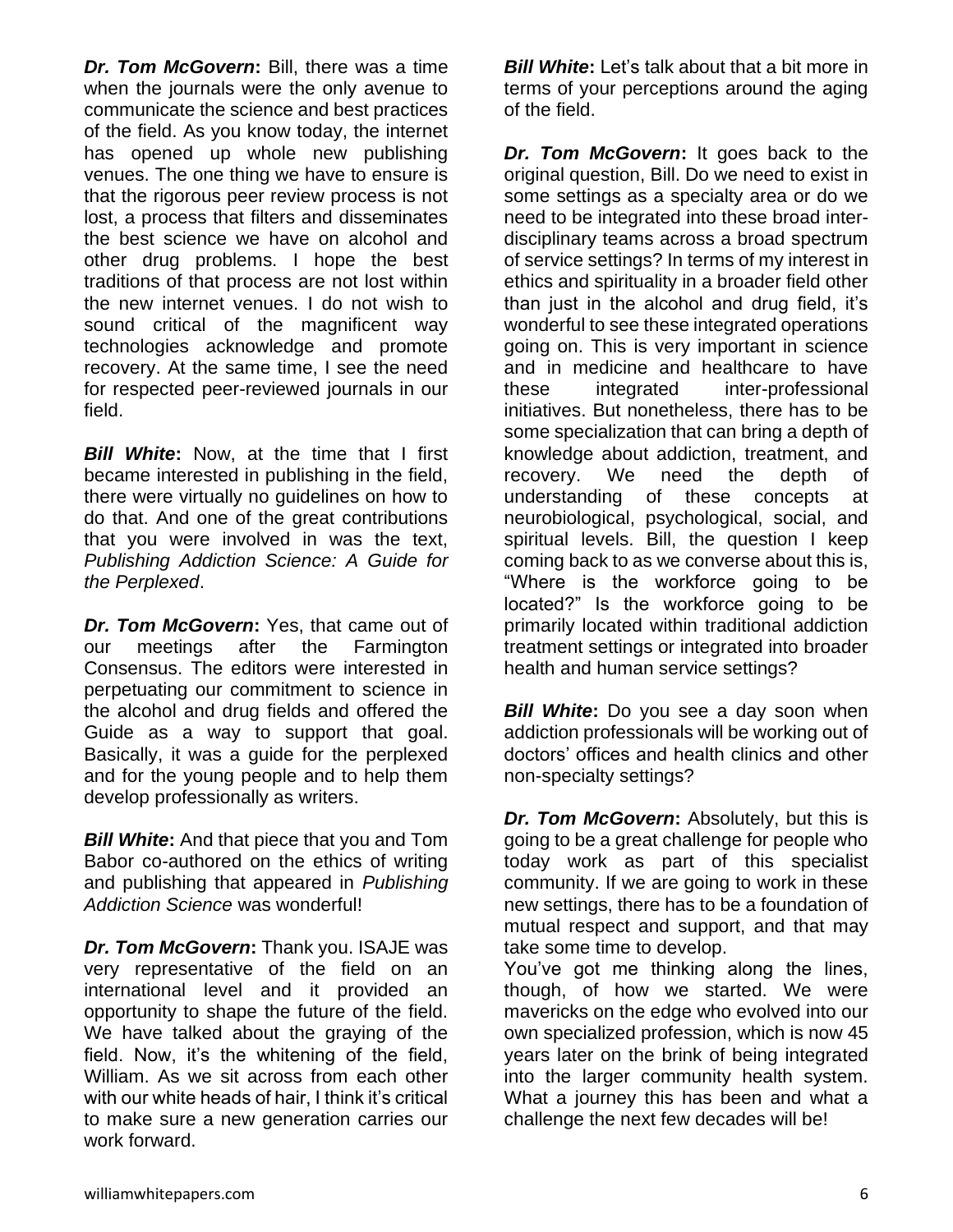**Bill White:** If you were going to look back over the decades you've worked in this most unusual profession, what have been some of the biggest challenges you've faced in your career?

*Dr. Tom McGovern***:** To begin with, the stigma was there, Bill. And in many ways, it still is. The challenge will continue for the next generation on how to get society as a whole and professionals in particular to accept addiction as a legitimate illness. This has been an ongoing struggle within my career. And there will always be funding challenges. And there have been challenges trying to take an acute care system of treatment and adapt it to a chronic condition. I'm hoping we are on the brink of actually developing a chronic care model for addiction treatment. Working within the acute care model has been a major challenge of my career; developing a longterm recovery support model will be the challenge of those who follow me. Effectively integrating medications into our psychosocial interventions has been a great challenge that will only increase in the future as new medications come online for addictions. I think we will also inevitably get pulled into very difficult policy debates that could split the field and affect how we are seen by the culture—issues such as marijuana decriminalization or legalization.

*Bill White***:** What experiences in the field have fulfilled you at the deepest levels over these decades?

*Dr. Tom McGovern***:** I think it is the sense of community I have experienced through my recovery and my professional life. After being one who was devastated and out in the cold, this sort of deep companionship this profound sense of belonging, what Ernie Kurtz has described as being *at home*—has meant a great dealt to me. I am forever grateful to AA, NA, and Al-Anon for the recovery I have experienced over 38 years and for the continuing hope that such communities of recovery bring to individuals and families.

*Bill White***:** Who are some of the people who have most influenced your own work and contributions in the field?

*Dr. Tom McGovern***:** My life, my work, and my contributions to the field have been shaped by the women and men who have shared their suffering and their recovery with me. Their names and their stories are forever written in my heart. I will honor the many as I recall memories of a few. Joe Mogan, a distinguished Chaucer scholar, introduced me to the AA community in 1974. At Guest House, a recovery center for clergy in Michigan, founded by the visionary Austin Ripley, I was profoundly influenced by two wise counselors, Lee Philips and Bill Thompson. Fr. Joe Martin, of *Chalk Talk* fame, together with Vernon Johnson's book *I Will Quit Tomorrow* were important to my earliest understanding of alcohol and other drug problems. The spirit of Hazelden has been an ongoing inspiration, in its commitment to treatment initiatives and publications of the highest order. Ernie Kurtz and yourself (Bill White) have inspired my journey over the years, especially in sparking my lifelong interest in the spiritual dimensions of recovery.

Bruce Carruth, the founding editor of *Alcoholism Treatment Quarterly* (ATQ), entrusted the journal to me in a gracious and trusting fashion and for decades, his gift has been a source of joy and growth for me. I am ever grateful to the editorial board and the authors who are the life blood of ATQ. Jerry Carroll, Gail Mailgram, Janice Hambley, and Lillian Pickup are representative of the support I have enjoyed as editor. Serving on a committee of the Institute of Medicine, which authored the highly influential work *Broadening the Base of Treatment for Alcohol Problems* (1990), was a life changing personal and professional experience, resulting in lifelong friendships with Bob Sparks, David Lewis, Alan Marlatt, Connie Weisner, Fred Glaser, and Hermann Diesenhaus. My esteemed colleagues Bill Miller and Scott Tonigan at CAASA, The University of New Mexico, Albuquerque, have guided my research and treatment efforts in a wise and helpful fashion.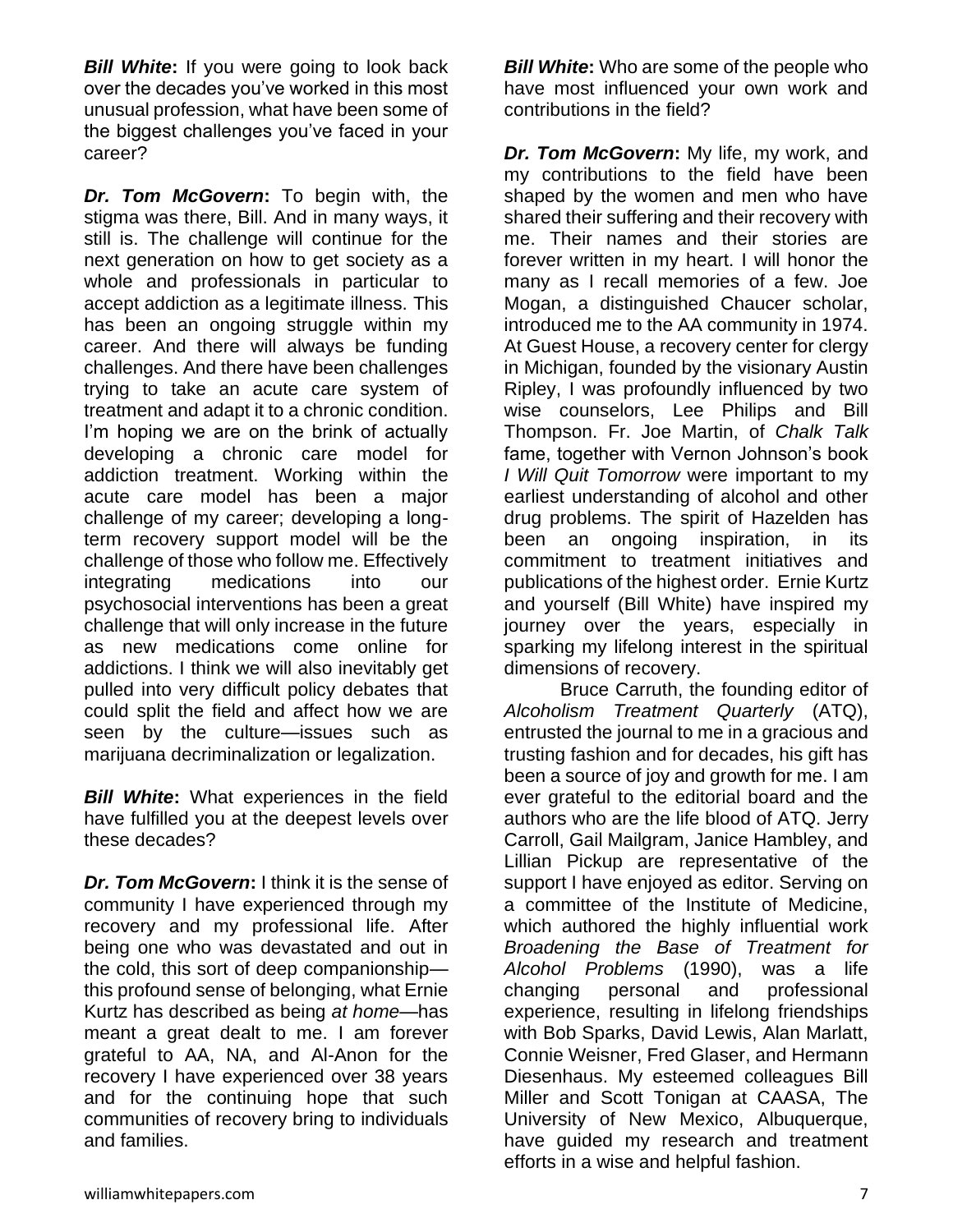I am also deeply indebted to NAADAC and TAADAC, for their roles in promoting my professional growth as a counselor and for their generous recognition of my contributions to the counseling field in honoring me at the state and national levels. As a founding member of the International Society of Addiction Journal Editors (ISAJE), I was introduced to Tom Babor, Griffith Edwards, Kerstin Stennius, and Rick Seymour, and their influence, together with the other members of this humane and thoughtful ISAJE community, has been profound. I would be remiss if I did not thank my Lubbock community for its role in my survival and growth over the past fifty years. Fr. Michael O'Dwyer kept me alive when I could not care for myself. My parish communities nurtured me in my struggles. George Tyner, a founding Dean of the Medical School, where I taught for 35 years, gave me my first job after I resigned from the active priesthood. I recall with deep gratitude the unfailing support of the Department of Psychiatry, with special recognition of my lifetime friend, Terry McMahon. The AA community in Lubbock is a pillar of my recovery and of my overall growth. Kitty Harris, Sylvia Sampson, and Irene Branch helped me understand a woman's perspective on recovery, enhancing my appreciation of the divine, a higher power who nurtures and restores us in our journey of recovery. As I said at the outset, I deeply honor the many as I recall some memories of a few.

*Bill White***:** Would you have any words of wisdom for a person just embarking on work in this field or considering work in this field?

*Dr. Tom McGovern***:** First, it's a very fulfilling life. And I would tell people in the beginning to take a very broad cut at the field—working in a variety of roles and settings until they get a good fit. I'd suggest that if you're going to be in this field that you have your own spiritual practice. I'm not talking about going to church, the mosque, or the synagogue but to have a practice that will sustain your own journey based on meditation and mindfulness and a way of life that's healthy

with a sense of balance. I would advise that people in recovery not spend the capital of your own recovery on others to the point that you find yourself depleted. And I would challenge the coming generation to embrace the blessings of the new technologies.

*Bill White:* We have a whole generation of long-tenured workers and leaders who are in the midst of disengaging and trying to bring their careers to a close and you're very much in the middle of this at this moment. What are your thoughts about how to do this with some semblance of dignity and grace?

*Dr. Tom McGovern***:** From a personal perspective, the good we do lives on in the people whose lives we've touched. I don't know what exactly "legacy" means, but I know that it includes that. Whatever contributions you've made, try and make sure that they live on in individuals and in communities you work with and serve. I think what you do so elegantly is make sure that the traditions are intact and being passed on. We need the history and conversations passed on. Restoration I think is storytelling, which is a way humankind has passed on our knowledge. I think those of us leaving must contribute to that passing of knowledge as an act of gratitude for what the field has given us.

#### **Bill White:** Any final reflections?

*Dr. Tom McGovern***:** Let's see if I can summarize this journey down memory lane. You have some sense of who I am from my Irish background. I've spoken of my work as a priest and the service of the people and how very satisfying that was. I described how my disease permeated my entire being and how I was restored through my treatment at Guest House and found myself, my family, and a new life. And my thirty five year story at the medical school is something that could only happen in the US. When I tell Europeans my story, they say, "My Goodness! You're a professor in the psychiatry department? How did you manage that?" And I say, "I was blessed with sobriety in my 40s and I got my life back and